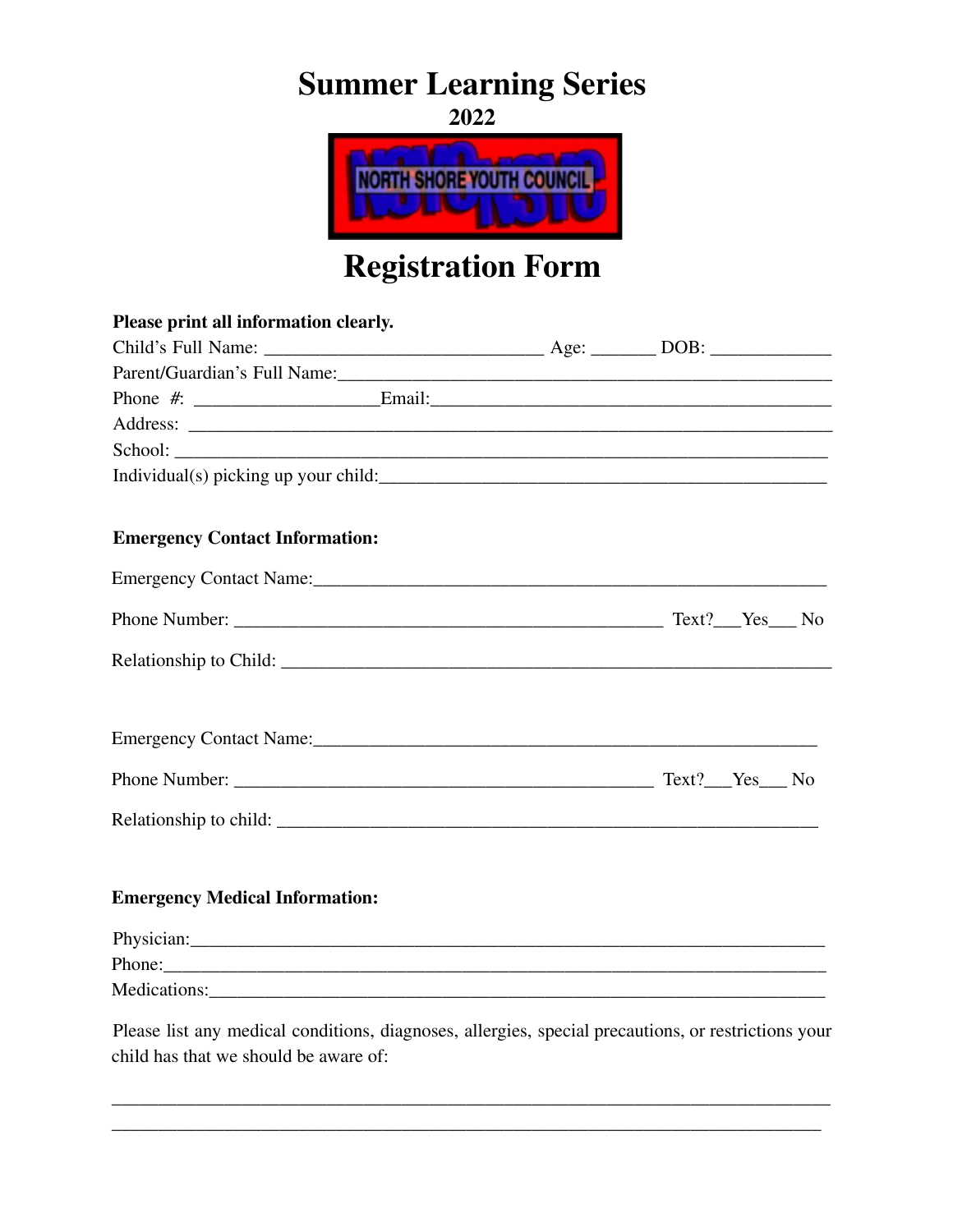**We occasionally like to photograph children in our programs doing various activities to post on our website, social media, and/or include in our newsletter. Please indicate whether or not you give permission for your child's photo to be taken and used in the manner above.**

[ ] **Yes, I DO give permission** for North Shore Youth Council to photograph my child and use it in the manner listed above.

[ ] **No, I DO NOT give permission** for North Shore Youth Council to photograph child and use it in the manner listed above.

**Please indicate which week(s) your child will attend.** Note that space is limited and there is no guarantee that your child will get into the week(s) selected. You will be contacted if space allows for your child to participate.



### **Below are the rules and guidelines to help our program run effectively.**

- **●** The Summer Learning Series will run from Monday, July 11th through Friday, August 12th.
- **●** The cost of the program is \$155 per week. Payment is **due in full** prior to the start of the weekly session(s). Payment can be made in cash or by check made out to the North Shore Youth Council.
- Please note that you will not be refunded any fees for absences during any weekly sessions.

**I have read the above guidelines, and I fully understand and agree to these terms.**

#### **Name of Parent or Guardian**

**Signature Date**